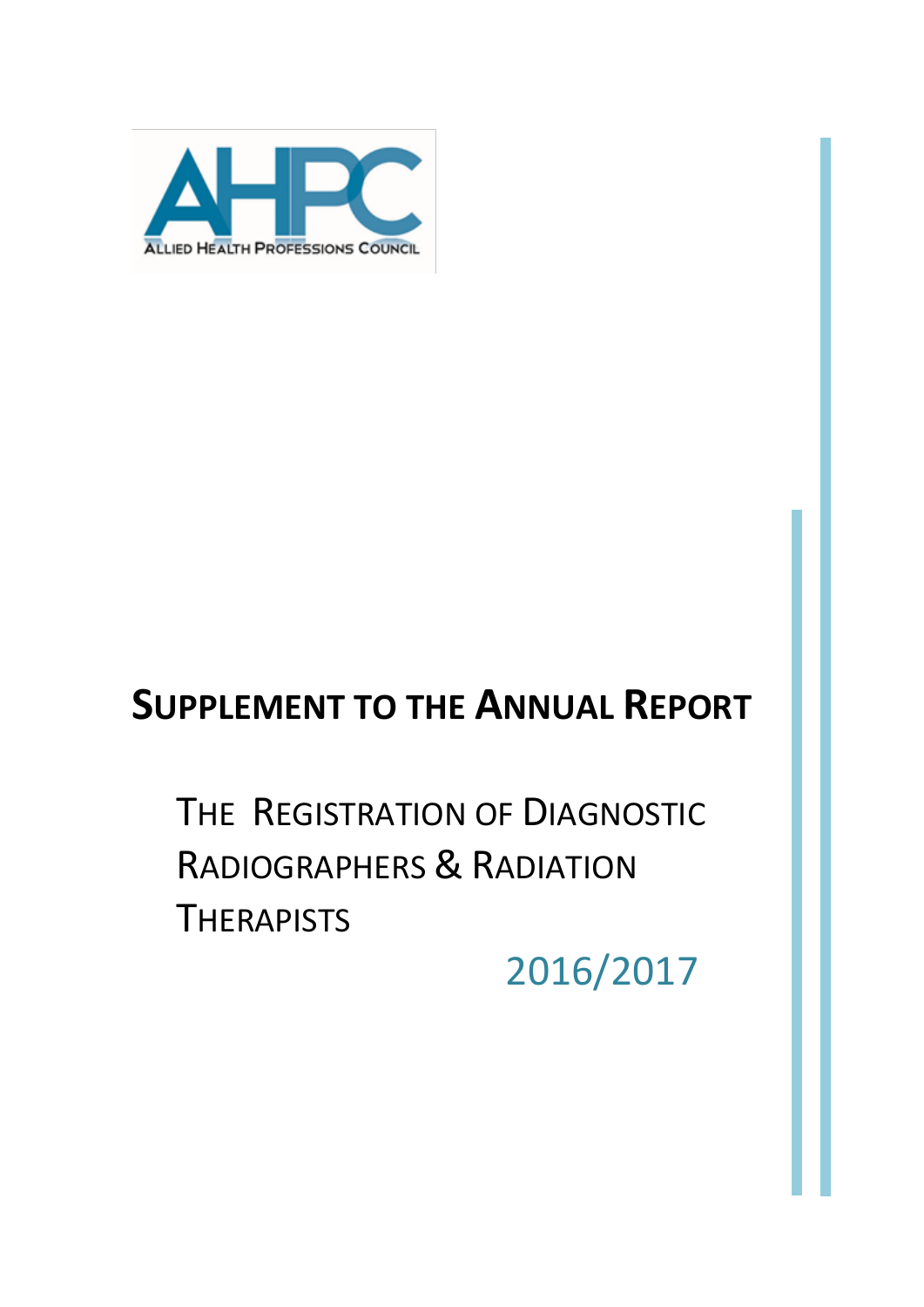## **CONTENTS**

| Introduction                                                                                                                                                                                                                                     | 3        |
|--------------------------------------------------------------------------------------------------------------------------------------------------------------------------------------------------------------------------------------------------|----------|
| <b>Summary</b>                                                                                                                                                                                                                                   | 4        |
| Registered Allied Health Professionals - Diagnostic Radiographers and<br><b>Radiation Therapists</b><br>Chart 1 - Total number of DRs and RTs as at 14 April 2017                                                                                | 5        |
| <b>Registration Numbers by Type of Registration</b><br>Table 1 - Number and Types of Registrants by Profession as at 14 April 2017                                                                                                               | 6        |
| <b>Sector Distribution</b><br>Table 2 - Sector Distribution by Profession                                                                                                                                                                        | 6        |
| <b>Employment Status of Registered Diagnostic Radiographers and Radiation</b><br><b>Therapists</b><br>Table 3 - Employment Status of Registered DRs and RTs                                                                                      | 7        |
| Country/Area of Basic Qualification of Registered Diagnostic Radiographers<br>and Radiation Therapists<br>Table 4a - Country/Area of Basic Qualification for Registered DRs<br>Table 4b - Country/Area of Basic Qualification for Registered RTs | $7 - 8$  |
| Demographic Profile of Registered Diagnostic Radiographers and Radiation<br><b>Therapists</b><br>Table 5 - Profile of Registered DRs and RTs<br>Chart 2a - Registered DRs and RTs by Gender<br>Chart 2b – Registered DRs and RTs by Age Group    | $9 - 11$ |

Chart 2c – Registered DRs and RTs by Nationality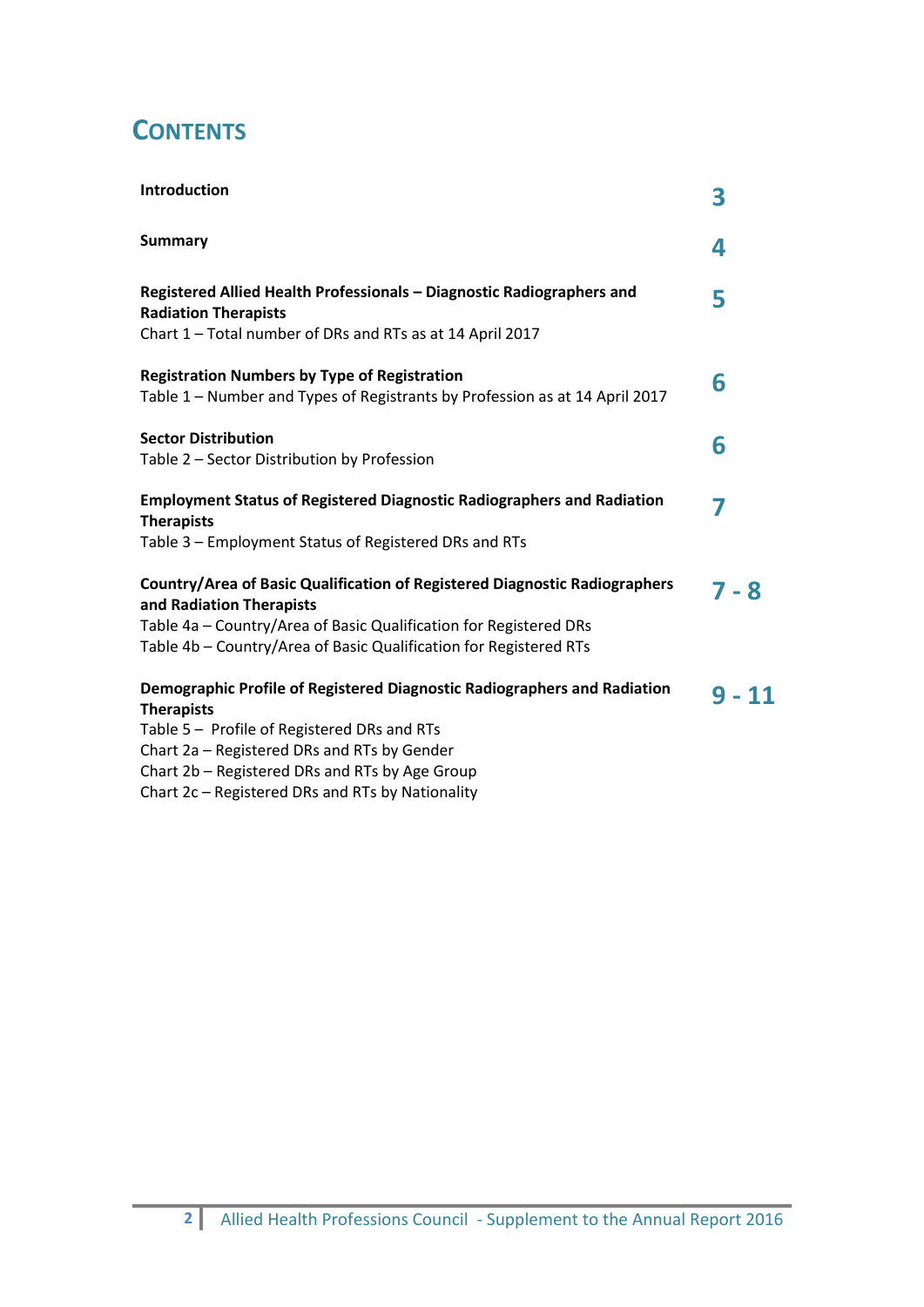## **INTRODUCTION**

On 15 April 2016, the Allied Health Professions Council (AHPC) commenced the registration of Diagnostic Radiographers and Radiation Therapists. The transitional year to complete registration for both groups was completed on 14 April 2017 and a total of 1,740 Diagnostic Radiographers and Radiation Therapists were registered.

The mass registration exercise was smooth for all involved as the AHPC implemented improved processes from the first phase of registration for the registration for the Occupational Therapists, Physiotherapists and Speech-Language Therapists. We would like to thank the National Environment Agency and Ministry of Manpower for their assistance to facilitate the process for new applicants. We appreciate our DR and RT Committees and colleagues, Council members, colleagues from the Ministry of Health and our AHPC staff who have worked tirelessly to make their registration successful.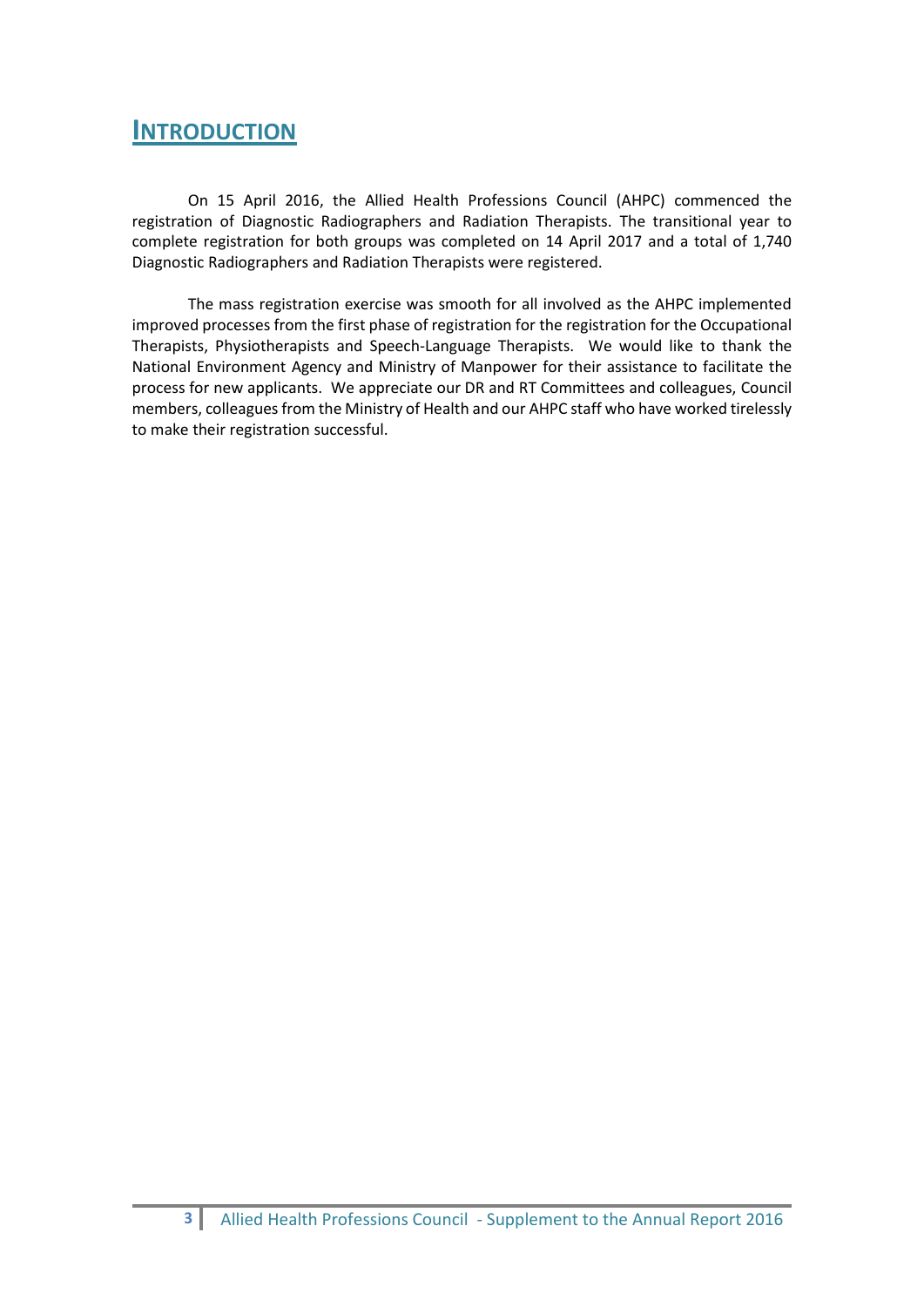## **SUMMARY OF THE REGISTRATION OF DIAGNOSTIC RADIOGRAPHERS (DRS) & RADIATION THERAPISTS (RTS) AS AT 14 APRIL 2017**

When the registration of Diagnostic Radiographers and Radiation Therapists commenced on 15 April 2016, Diagnostic Radiographers and Radiation Therapists who were already practising in Singapore as of the commencement date on 15 April 2016 could continue practice while their registration applications were processed. However, those who had no prior practice experience in Singapore and those who were not practising in Singapore at the time of the commencement date had to apply for registration with the AHPC before they could practise.

At the end of the transitional year, there were a few applicants who did not meet the registration requirements because mandatory verifications which included the Certificate of Good Standing from regulatory bodies in countries they had previously practised or Letters of Verification for their professional qualifications from their educational institutions were not submitted yet. While awaiting these documents, a temporary registration period of up to six months was granted.

By the end of the transitional period, the AHPC had registered 1,740 Diagnostic Radiographers and Radiation Therapists consisting of 1,579 Diagnostic Radiographers and 161 Radiation Therapists. The statistics for the various groupings are shown in the following tables and charts.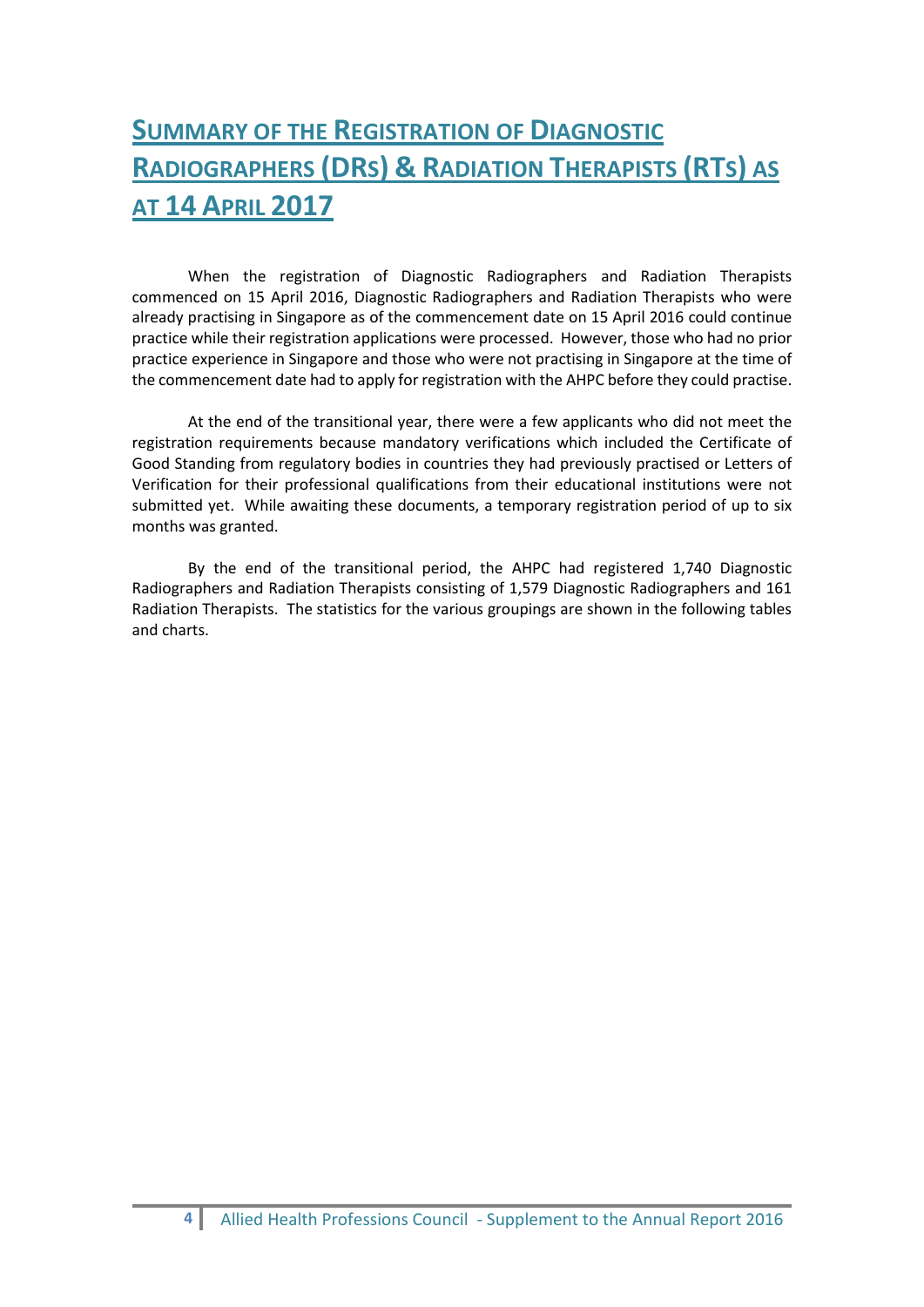## **REGISTERED ALLIED HEALTH PROFESSIONALS – DIAGNOSTIC RADIOGRAPHERS & RADIATION THERAPISTS**

Diagnostic Radiographers form the majority of the two newly registered groups.



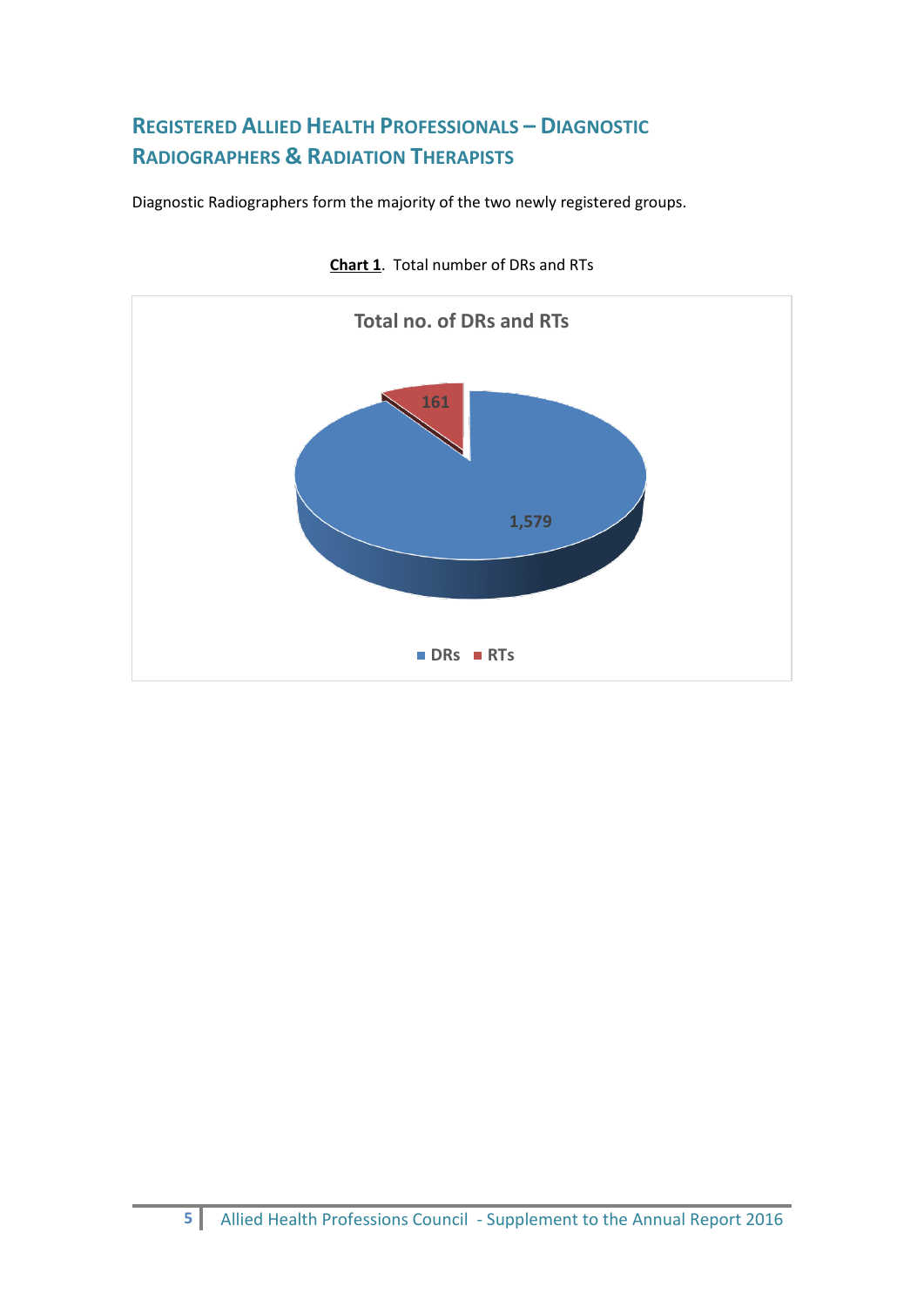### **REGISTRATION NUMBERS BY TYPE OF REGISTRATION**

Majority of the applicants (91%) obtained Full registration during the mass registration period and 7.5% of the applicants were granted Conditional registration. Besides fresh applicants with no prior practice experience in Singapore at the time of application, those who were granted Conditional registration included existing Diagnostic Radiographers and Radiation Therapists who were required to meet the English Language Proficiency requirements.

There were 12 Diagnostic Radiographers who were granted Restricted registration to practise within a restricted scope of practice.

There were also eight Diagnostic Radiographers granted Temporary registration for service as at the end of the transitional period.

|                                 | <b>DRs</b> | <b>RTs</b> | <b>Total</b> |
|---------------------------------|------------|------------|--------------|
| <b>Full Registration</b>        | 1,443      | 147        | 1,590        |
| <b>Restricted Registration</b>  |            |            | 12           |
| <b>Conditional Registration</b> | 116        | 14         | 130          |
| Temporary registration          |            | -          |              |
| <b>TOTAL</b>                    | 1,579      | 161        | 1,740        |

#### **Table 1.** Number and Types of Registrants

#### **SECTOR DISTRIBUTION**

The public healthcare sector employed the majority of both groups. The private sector was the second biggest sector, followed by educational institutions and statutory boards.

|                                                                                        | <b>Sector Distribution</b> |            |              |
|----------------------------------------------------------------------------------------|----------------------------|------------|--------------|
| <b>Sectors of Employment</b>                                                           | <b>DRs</b>                 | <b>RTs</b> | <b>Total</b> |
| Public Healthcare Sector (Restructured Hospitals and<br>Institutions, Polyclinics)     | 1,131                      | 132        | 1,263        |
| Private Hospitals/Clinics/Centres/Schools                                              | 417                        | 28         | 445          |
| Public<br>Other<br>(Educational<br>Institutions.<br>Sector<br><b>Statutory Boards)</b> | 23                         | 1          | 24           |
| Unemployed/Overseas                                                                    | 8                          |            | 8            |
| <b>TOTAL</b>                                                                           | 1,579                      | 161        | 1,740        |

#### **Table 2.** Sector Distribution by Profession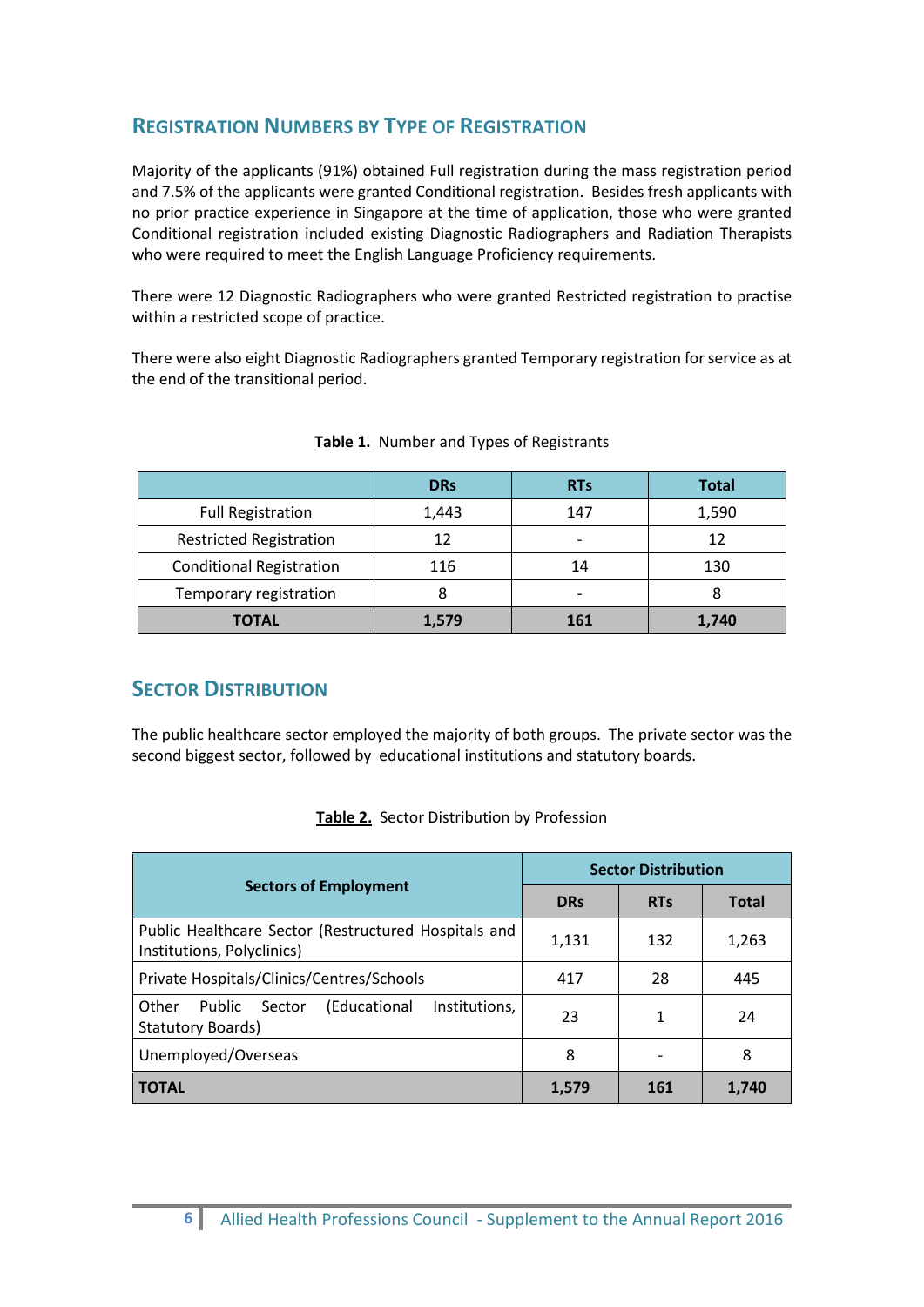## **EMPLOYMENT STATUS OF REGISTERED DIAGNOSTIC RADIOGRAPHERS & RADIATION THERAPISTS**

About 96% of registered Diagnostic Radiographers and Radiation Therapists were on full time and about 4% were on part-time employment.

| <b>Employment Status</b> | <b>DRs</b> | <b>RTs</b> | <b>Total</b> |
|--------------------------|------------|------------|--------------|
| <b>Full Time</b>         | 1,506      | 160        | 1,666        |
| Part Time                | 63         |            | 64           |
| Unemployed/Overseas      |            |            |              |
| Working in other fields  |            |            |              |
| <b>Total</b>             | 1,579      | 161        | 1.740        |

#### **Table 3.** Employment Status of Registered DRs and RTs

## **COUNTRY/AREA OF BASIC QUALIFICATION OF REGISTERED DIAGNOSTIC RADIOGRAPHERS & RADIATION THERAPISTS**

#### **I. DIAGNOSTIC RADIOGRAPHERS**

Most registered Diagnostic Radiographers qualified in Singapore. Other major countries/areas where registered Diagnostic Radiographers were qualified included Philippines, Taiwan and Malaysia.

| <b>Country/Area of Basic Qualification</b> | <b>Number of DRs</b> |
|--------------------------------------------|----------------------|
| Singapore                                  | 819                  |
| Philippines                                | 409                  |
| Taiwan                                     | 129                  |
| Malaysia                                   | 79                   |
| Myanmar                                    | 55                   |
| Australia                                  | 46                   |
| India                                      | 19                   |
| United Kingdom                             | 10                   |
| Others                                     | 13                   |
| <b>Total</b>                               | 1,579                |

#### **Table 4a.** Registered DRs by Country/Area of Basic Qualification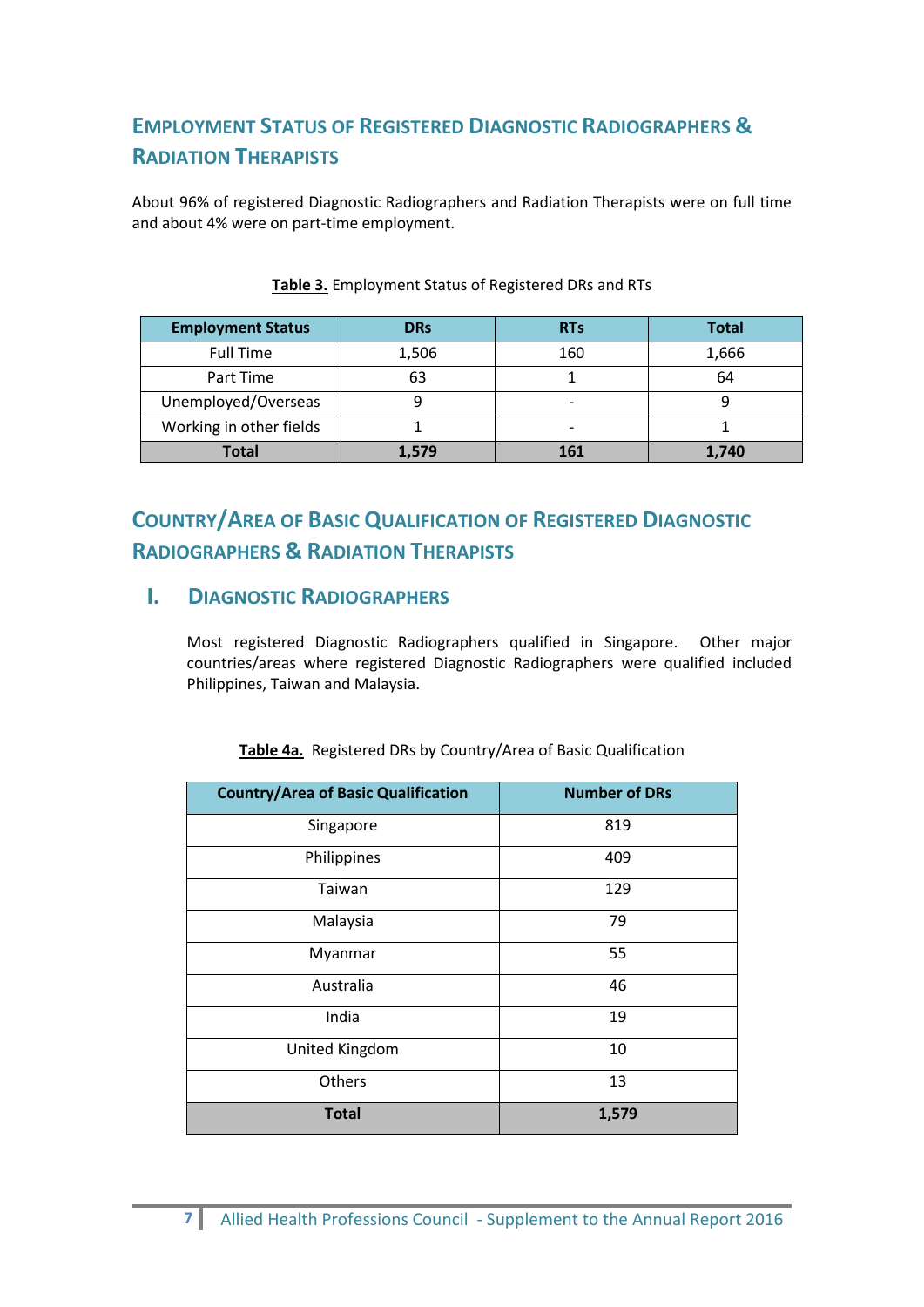## **II.** RADIATION THERAPISTS

Most of registered Radiation Therapists qualified in Singapore. Other major countries/areas where registered Radiation Therapists were qualified included Australia and Philippines.

| <b>Country/Area of Basic Qualification</b> | <b>Number of RTs</b> |
|--------------------------------------------|----------------------|
| Singapore                                  | 132                  |
| Australia                                  | 11                   |
| Philippines                                | 10                   |
| Malaysia                                   | 4                    |
| Taiwan                                     | $\overline{2}$       |
| India                                      | 1                    |
| Others                                     | 1                    |
| <b>Total</b>                               | 161                  |

**Table 4b.** Registered RTs by Country/Area of Basic Qualification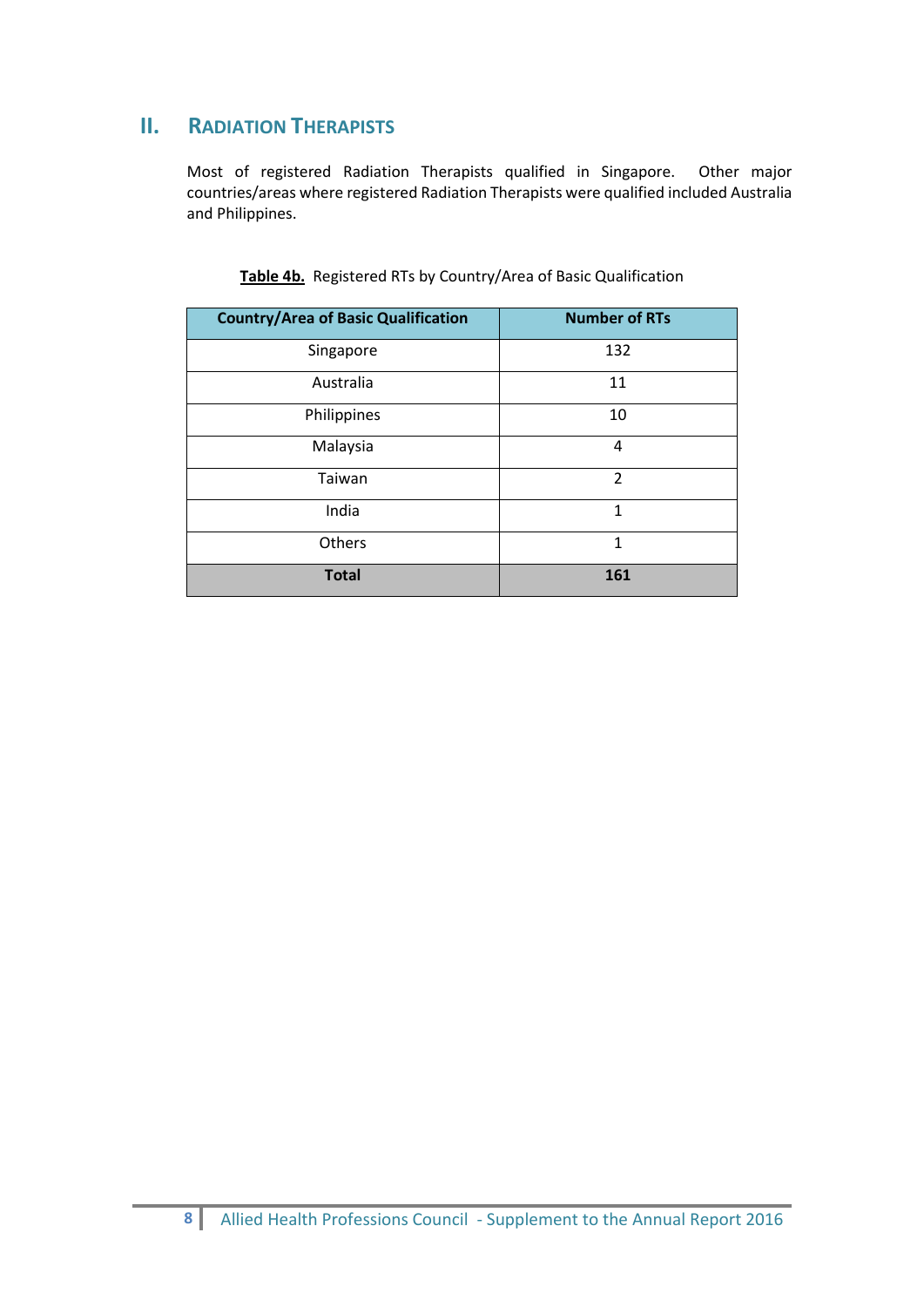### **DEMOGRAPHIC PROFILE**

Both professions were predominantly female. Most were within the 30-39 years age group, followed by those in the 20-29 years age group. **Table 5** shows the demographic profile of registered Diagnostic Radiographers and Radiation Therapists, by gender, age, and nationality.

|                            | <b>Number for Each Profession</b> |            |              |  |
|----------------------------|-----------------------------------|------------|--------------|--|
| <b>Demographic Profile</b> | <b>DRs</b>                        | <b>RTs</b> | <b>Total</b> |  |
| <b>Gender</b>              |                                   |            |              |  |
| Male                       | 567                               | 51         | 618          |  |
| Female                     | 1,012                             | 110        | 1,122        |  |
| Age                        |                                   |            |              |  |
| $20 - 29$                  | 562                               | 52         | 614          |  |
| 30-39                      | 571                               | 75         | 646          |  |
| 40-49                      | 296                               | 21         | 317          |  |
| 50-59                      | 105                               | 8          | 113          |  |
| 60 and above               | 45                                | 5          | 50           |  |
| <b>Nationality</b>         |                                   |            |              |  |
| Singapore Citizen & PR     | 1,050                             | 146        | 1,196        |  |
| Non-Citizen                | 529                               | 15         | 544          |  |
| <b>Total Number</b>        | 1,579                             | 161        | 1,740        |  |

| Table 5. Demographic Profile of DRs and RTs |  |  |
|---------------------------------------------|--|--|
|                                             |  |  |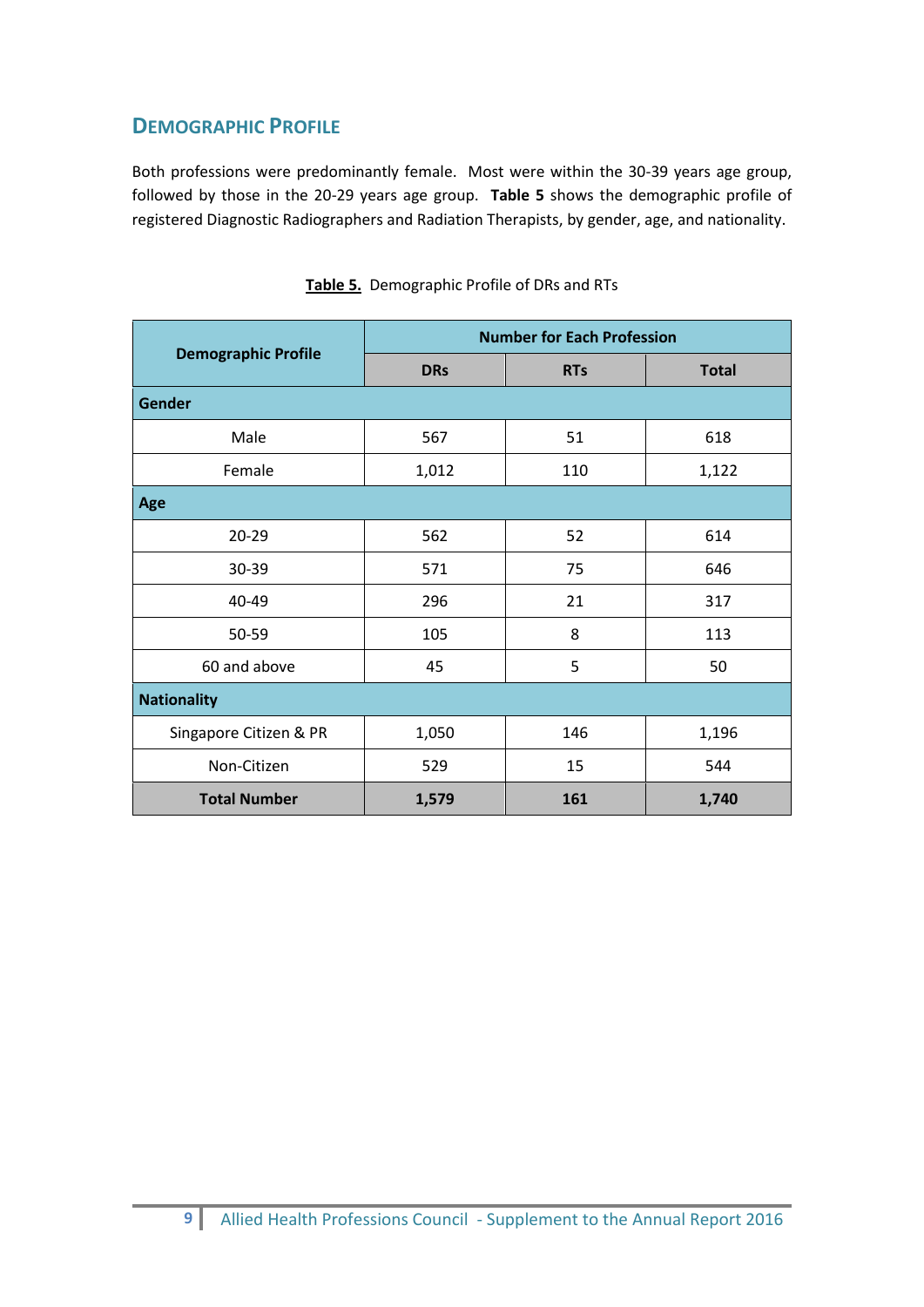**Charts 2a to 2c** shows the demographic profile



**Chart 2a.** Registered DRs and RTs by gender



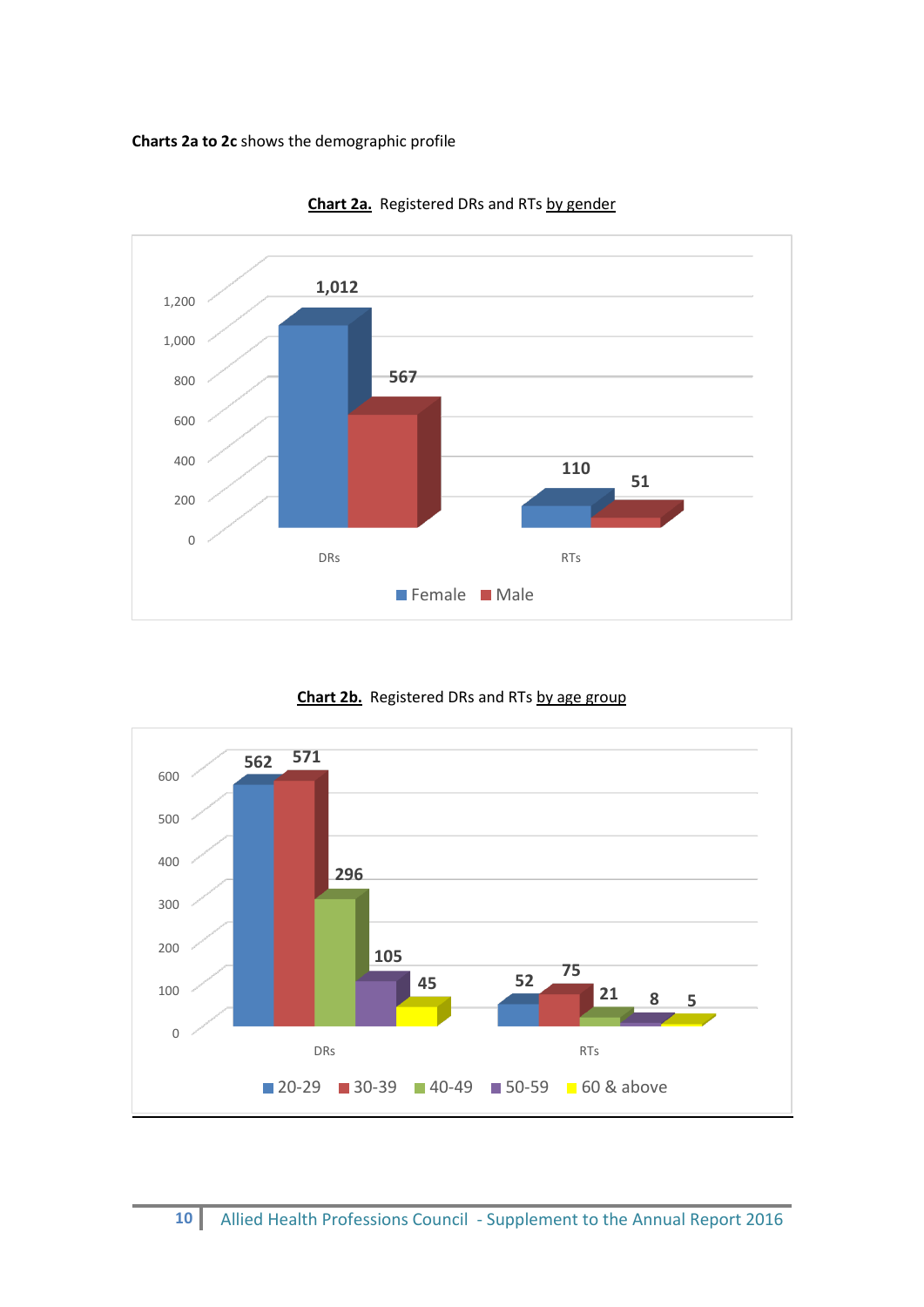

**Chart 2c.** Registered DRs and RTs by nationality